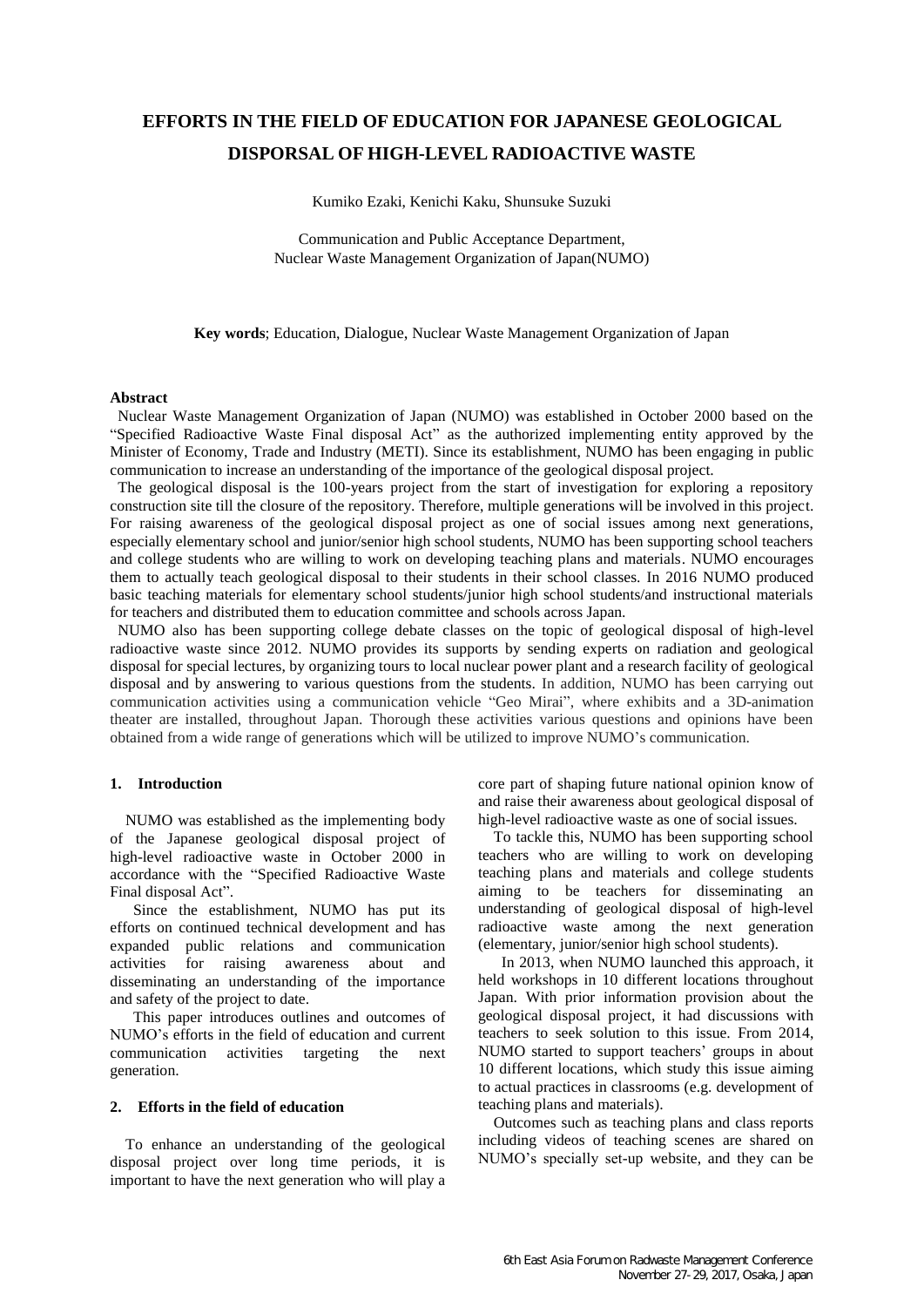downloaded for free for further utilization (the outcomes posted on the website: 45 teaching plans

(23 for elementary schools, 16 for junior high schools and 6 for senior high schools), 11 class reports, etc, as of October 2017).

Additionally, every March, NUMO holds a national workshop, inviting school teachers throughout the country to report outcomes from their workshops and share their information interactively. By posting the contents of the national workshop in newspapers specializing in education, those educators who could not participate in the workshop were also adequately informed.

In 2016, with support from teachers, NUMO produced teaching materials for elementary and junior high school students and an instructional material for teachers, and distributed them to the Boards of Education and schools of high interest in energy education nationwide. The material for elementary school students focuses on "Waste from electricity generation", and the one for junior high school students focuses on "Energy problems", and the teachers' instructional material includes teaching plans, worksheets and the procedure of a bentonite experiment, which teachers who deal with this issue in their classes for the first time can easily utilize.



Figure 2.1: Teaching materials

Comments received from teachers included positive feedback. For example, "Figures and explanations are easy to understand" or "It's useful because contents can be explained in turn from the top". Thus, it led to the increase in distribution of the materials to local schools and utilization in classrooms.

As results of continued efforts, after a thorough study of this issue, teachers who did not have enough knowledge before came to be able to teach it in their classes. According to reports from teachers, over 208 classes were conducted nationwide and about 7,000 students took them.

Furthermore, the publication of the "Nationwide Map of Scientific Features for Geological Disposal" by the Government this July increases teachers' interest in this issue. In response, through the Boards of Education nationwide, NUMO is currently providing information to teachers outside these activities.

NUMO will continue these efforts in the field of education and develop an environment where both teachers and students can learn the geological disposal project as their own important issue.

| FY           | Number of<br>Workshop<br>participants | Number of the<br>national workshop<br>participants | Number of<br>practices in<br>classrooms |
|--------------|---------------------------------------|----------------------------------------------------|-----------------------------------------|
| 2013         | 288                                   | 92                                                 |                                         |
| 2014         | 239                                   | 91                                                 | 32                                      |
| 2015         | 212                                   | 160                                                | 79                                      |
| 2016         | 324                                   | 218                                                | 97                                      |
| <b>Total</b> | 1,063                                 | 561                                                | 208                                     |

Table 2.1: The result of workshop participants and practices in classrooms

#### **3. Delivery lectures on geological disposal**

 Since 2015, NUMO has been providing information by visiting school classes and educators' meetings. By the end of March 2016, NUMO lectured to about 3,000 people in 54 schools within two years. Most of requests were from universities. In addition to the lecture on geological disposal NUMO performs an experiment to show characteristics of the bentonite. Lectures including discussions in which participants can think about geological disposal as their own issue (e.g. "What kind of places are suitable for geological disposal?" "The possible risks and measures of geological disposal", etc.)

| FY           | Times (Number of students) |                       |                               |                      |  |
|--------------|----------------------------|-----------------------|-------------------------------|----------------------|--|
|              | Elementar<br>y school      | Junior high<br>school | Junior college,<br>University | Educators<br>meeting |  |
| 2015         | (142)                      | (141)                 | 12 (912)                      | (202)                |  |
| 2016         | (244)                      | (169)                 | 20(910)                       | (216)                |  |
| <b>Total</b> | (386)                      | (310)                 | 32 (1,822)                    | (418)<br>14          |  |

Table 3.1: The result of delivery lectures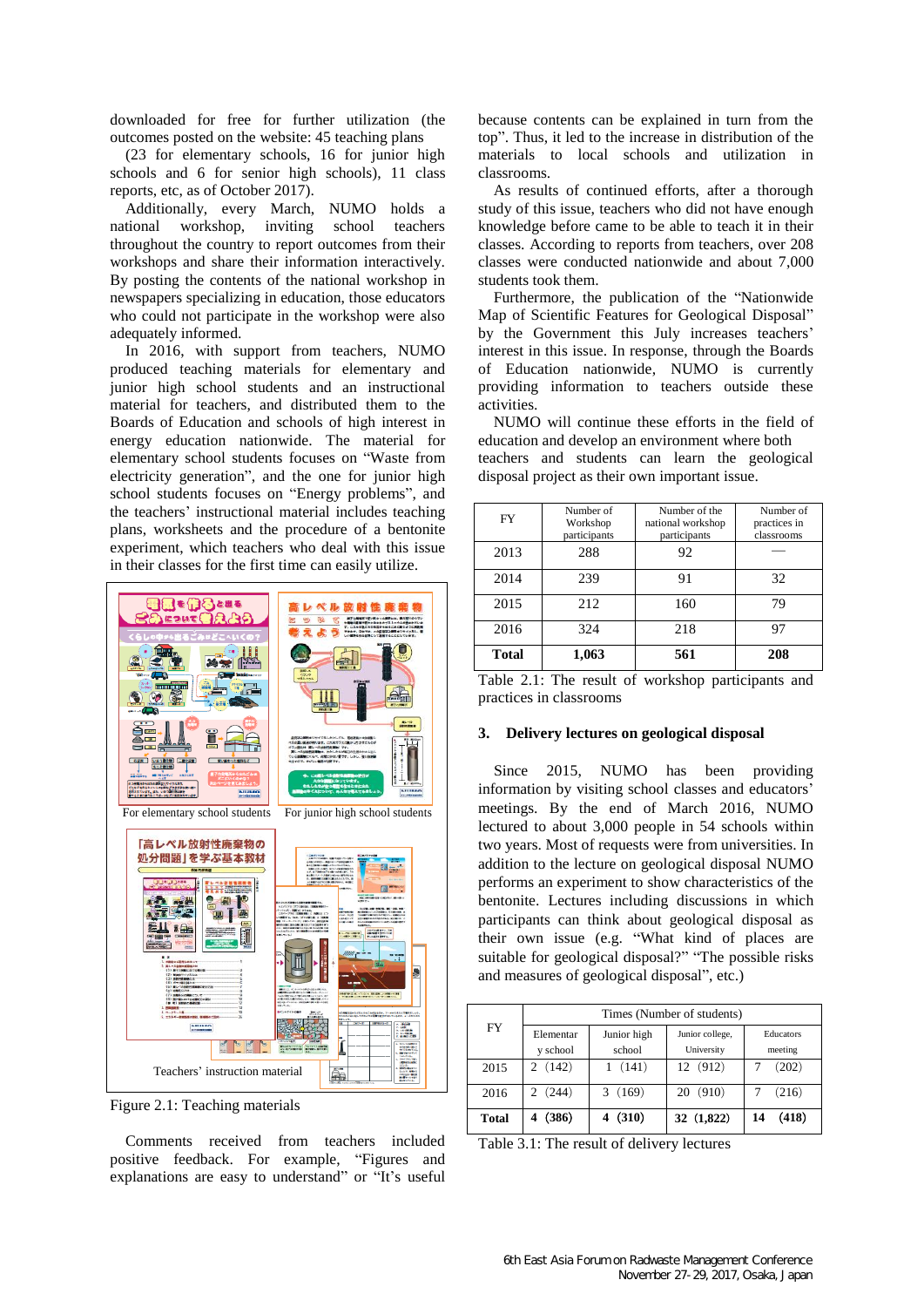

Table 3.2: The ratio of delivery lectures

In the case of the lecture at universities, NUMO carries out surveys by a questionnaire to see if there is any change in thoughts of participants: "Was there the change of your feeling to take a lecture?" 70-80 percent of students said "yes" to the question. To the question, "What was the change of your feelings?" A lot of students marked the choice "I want to tell my family or a friend about what I learned" "I am interested in this topic and wanted to check it in detail in web page".

 Once NUMO has an opportunity to give a lecture on geological disposal, we are often asked to deliver lecture once again. It seems that the teachers and student realize the importance of this issue once they have an opportunity to learn about it.

# **4. Support on college debate classes on the topic of geological disposal of high-level radioactive waste**

NUMO has been supporting college debate classes which deal with the topic of geological disposal of high-level radioactive waste since 2012. About 380 college students took these classes. The theme of debate is "Should Japan abolish the geological disposal program of high-level radioactive waste and mandate its permanent active control?". NUMO supports these classes by sending experts on radiation and geological disposal for special lectures, by organizing one-day tours to a local nuclear power plant and a research facility of geological disposal and by providing answers to their various questions.

In dealing with issues on "controversial facility" such as a repository, it is more likely that opinions of the public and local stakeholders are polarized, and proponents and opponents tend to end up with just advocating their own views to each other. Thus, it is anticipated that local stakeholders will make their own judgments after learning both sides of opinions. In these circumstances, NUMO considers that an approach of developing one's opinion based on learning simultaneously both sides of views can be very effective.

Additionally, since current debate classes are carried out in the Department of Education, it is thought that a majority of students who take these classes will engage in education-related occupations. Thus, it is expected that such future candidates of educators will provide information of geological disposal to the next generation through classes based on their knowledge gained in debate classes during college years.

It is also expected that NUMO can obtain valuable information on what these students in debate classes concern about geological disposal after obtaining a sufficient amount of knowledge on the geological disposal project through classroom debates.

![](_page_2_Picture_9.jpeg)

Figure 4.1: A debate class in University

# **5. Dialogues using a communication vehicle, "Geo Mirai"**

Since 2013, NUMO has been carrying out face-to-face dialogues to visit local cities with its communication vehicle, "Geo Mirai" for disseminating an understanding of geological disposal throughout the country (see figure 5.1).

The dialogues were carried out in various places, such as science museums, commercial facilities and parks where participation of the next generation can be expected. By the end of March 2017, NUMO visited 89 locations and communicated with about 58,000 visitors.

![](_page_2_Picture_14.jpeg)

Figure 5.1: Exterior view of communication vehicle, "Gio Mirai"